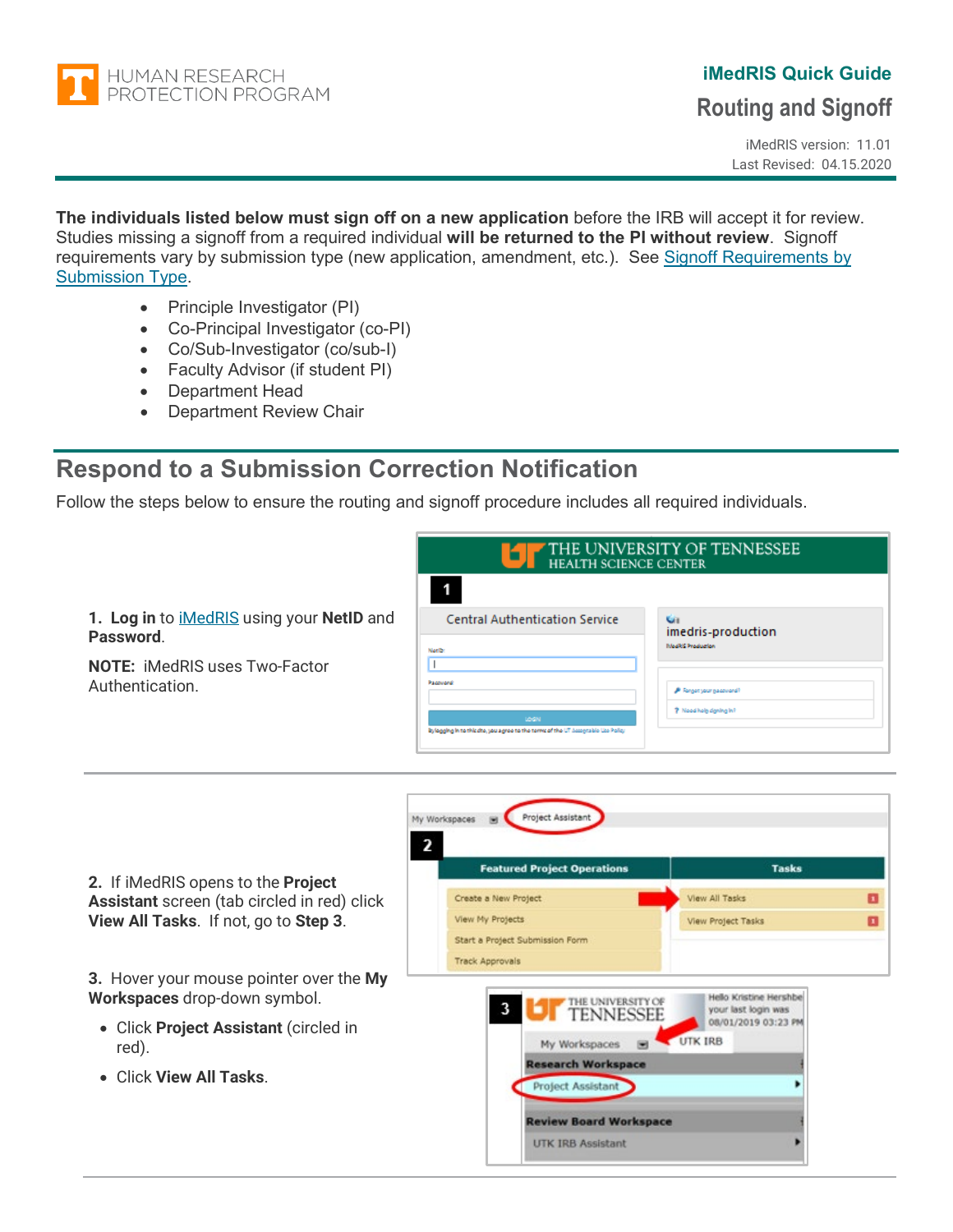- **4. Project Assistant** screen
	- Click **Outstanding** (red arrow) to show all tasks requested by the IRB that are incomplete.
	- Find **Submission Correction** (circled in red) under the Task Type column.
	- Click the **pad & pencil icon** (blue arrow) under the **Click to Open** column.



### **5. Pre-Review Correction Form** screen – Find IRB Request

- Use scroll bar on the far right to scroll down to section **1.3 Issues Requiring a Response** (outlined in red). This section will display the IRB's requested changes
- Individuals that are highlighted must be placed in the routing and signoff process for the application package.
- You can either take the following actions now or during **Step 12**.
	- o Click **Yes** to accept the requested changes (red arrow).
	- o **Enter your response** in the text box (below the arrow) to describe the changes made.



**6. Pre-Review Correction Form** screen – Revise Application

- Scroll back up to section **1.2 Revise and Attach Documents**.
- Find the **UTK Knoxville Main Campus IRB Application**
- Click the **Document icon** (red arrow) under the **Revise/Attach** column to add the required individuals to the routing and signoff process.
- Click **OK** on pop-up asking if you want to revise the application.

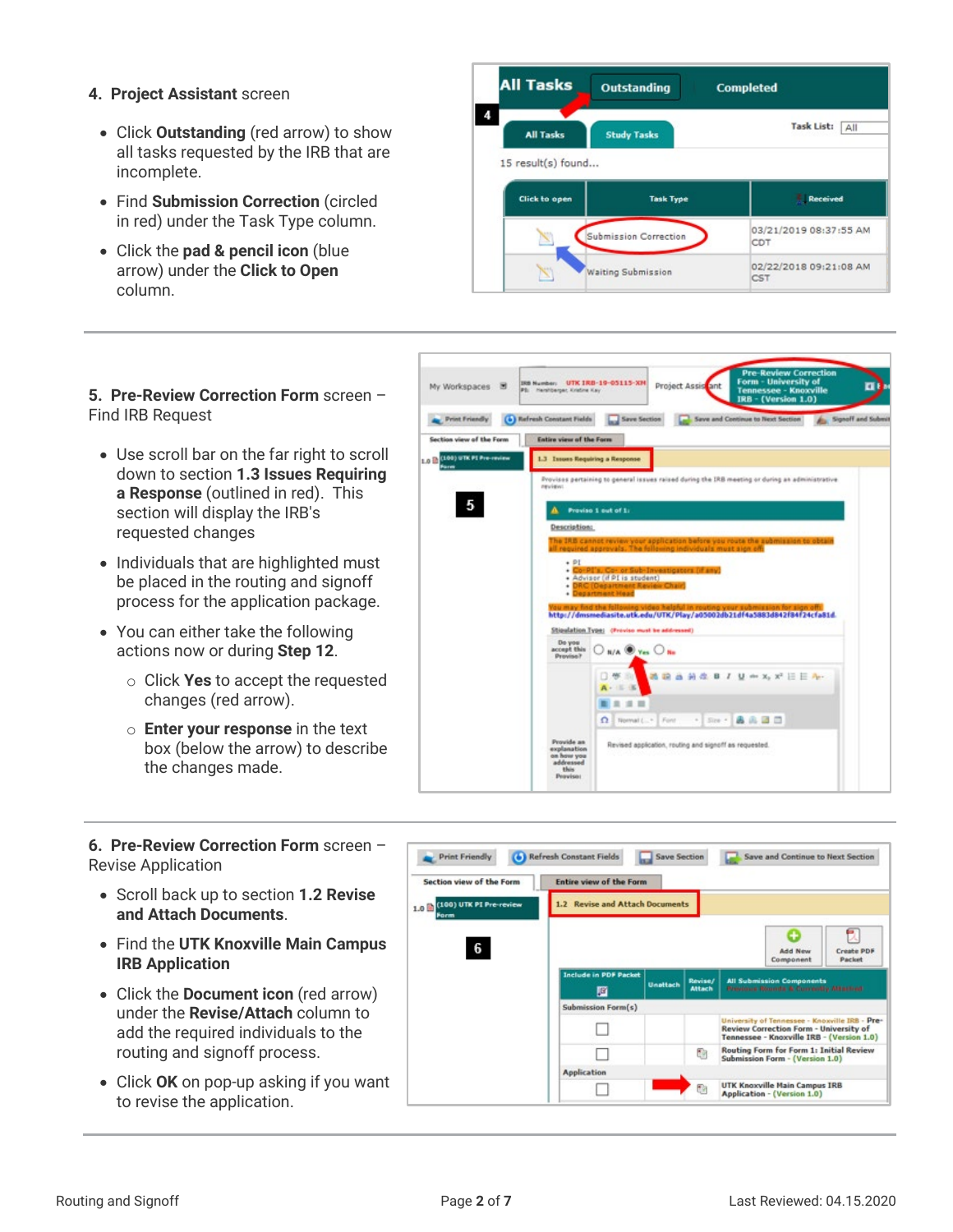## **Revise the IRB Application**

- **7. Application Form** screen.
	- Click section **3.0 Grant Key Personnel access to the study** on navigation pane (outlined in red).
	- If the **PI is a student**, confirm **Student** is checked under item **3.1** (Principal Investigator)



|                                                                                                                                                                                                                                                                                                                                                                                                                   | Add User   | <b>X</b> Rem |
|-------------------------------------------------------------------------------------------------------------------------------------------------------------------------------------------------------------------------------------------------------------------------------------------------------------------------------------------------------------------------------------------------------------------|------------|--------------|
| Dunn, Jennifer                                                                                                                                                                                                                                                                                                                                                                                                    |            |              |
| $C_0 - PI$<br>$\sim$                                                                                                                                                                                                                                                                                                                                                                                              | 8          |              |
| Owens, Gina, Ph.D.                                                                                                                                                                                                                                                                                                                                                                                                |            |              |
| Co-Investigator<br>w                                                                                                                                                                                                                                                                                                                                                                                              |            |              |
| Engle, Jennifer Marie                                                                                                                                                                                                                                                                                                                                                                                             |            |              |
| Sub-Investigator<br>$\sim$                                                                                                                                                                                                                                                                                                                                                                                        |            |              |
| B) Research Support Staff                                                                                                                                                                                                                                                                                                                                                                                         | Add User   | <b>Kem</b>   |
| Smith, Renee                                                                                                                                                                                                                                                                                                                                                                                                      |            |              |
| Research Assistant<br>v                                                                                                                                                                                                                                                                                                                                                                                           |            |              |
| 3.3 * Please add a Study Contact: Students must include their advisor as well as<br>themselves in this section.<br>Hershberger, Kristine Kay                                                                                                                                                                                                                                                                      | Add User   | <b>Rent</b>  |
|                                                                                                                                                                                                                                                                                                                                                                                                                   |            |              |
| Pruett, Sarah                                                                                                                                                                                                                                                                                                                                                                                                     |            |              |
| The Study/Project Contact(s) will receive all important<br>system notifications.                                                                                                                                                                                                                                                                                                                                  |            |              |
| 3.4 Students must add a Faculty Advisor                                                                                                                                                                                                                                                                                                                                                                           |            |              |
| Sarah Pruett                                                                                                                                                                                                                                                                                                                                                                                                      | Add User   | <b>Rem</b>   |
|                                                                                                                                                                                                                                                                                                                                                                                                                   |            |              |
| 3.5 Select the Department Review Chair (DRC) and Department Head.                                                                                                                                                                                                                                                                                                                                                 |            |              |
| Carr, Diane                                                                                                                                                                                                                                                                                                                                                                                                       | C Add User | Rem          |
| Department Review Chair<br>$\sim$                                                                                                                                                                                                                                                                                                                                                                                 |            |              |
| Wyatt, Tami Hodges                                                                                                                                                                                                                                                                                                                                                                                                |            |              |
| Department Chair<br>$\checkmark$                                                                                                                                                                                                                                                                                                                                                                                  |            |              |
| Add the name of the individual authorized to approve and<br>sign off on this protocol from your Department (e.g., the<br>Department Review Chair, Dean, and/or Division Chief).<br>3.6 If applicable, please select the Research Administrative Specialist(s):<br>Very few studies will have Research Administrative Specialists. These are<br>individuals who are not engaged in research activity (recruitment, |            |              |
| enrollment/consent, data collection or data analysis) and do not have access<br>to identifiable data.                                                                                                                                                                                                                                                                                                             |            |              |

**8.** Find items **3.2 to 3.6**.

- Click **Add User** (circled in red) in the applicable section to add any individuals requested by the IRB in the Submission Correction Form.
- Confirm all of the following individuals are listed (as applicable to the study).
	- o Co-PI
	- o Co/Sub-Investigators
	- o Research Support Staff
	- o Study Contact
	- o Faculty Advisor (if student PI)
	- o PI's Department Review Chair
	- o PI's Department Chair/Head
	- o Research Administrative Specialist, if any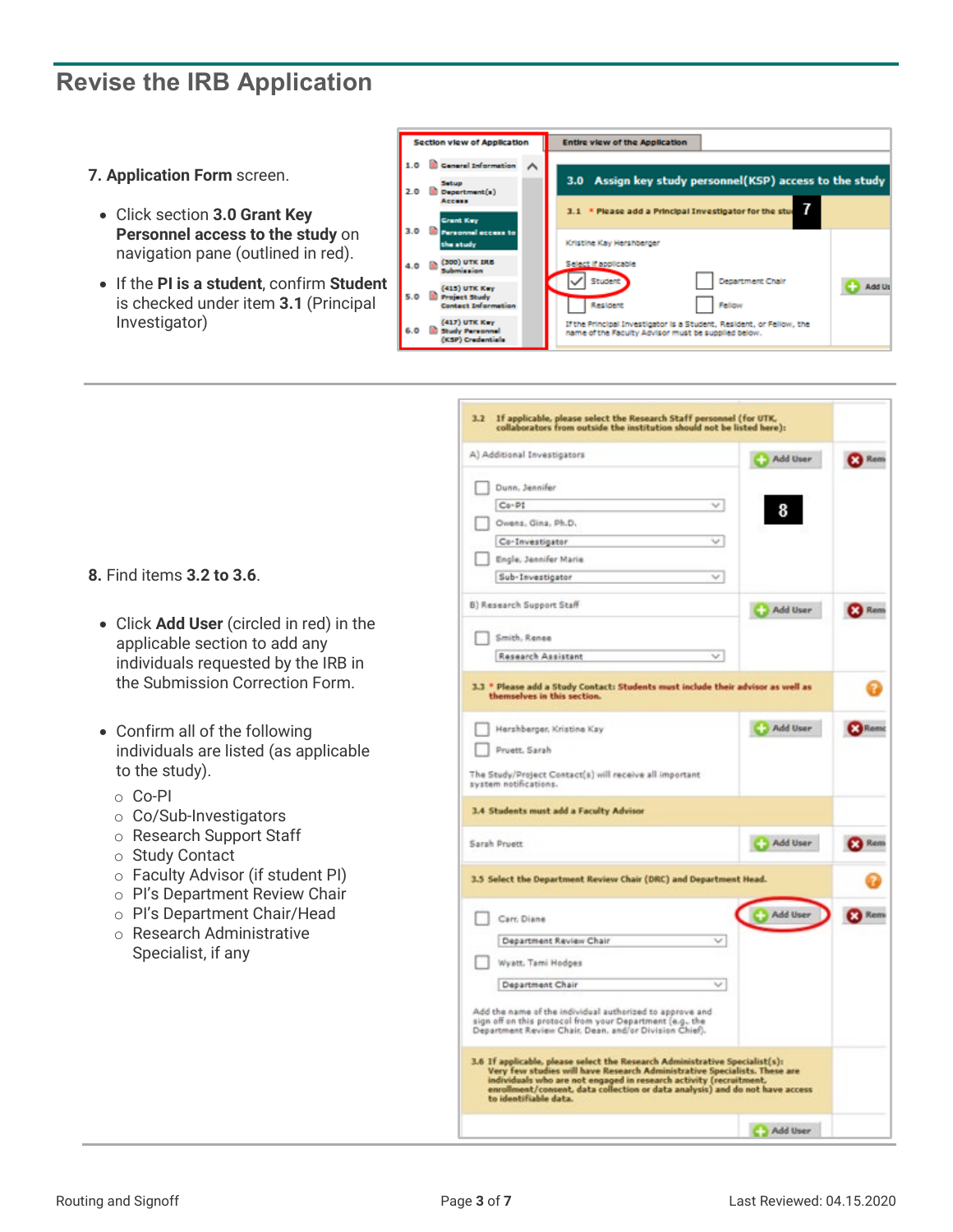**9. Search User Directory** screen. The Search function defaults to the **iMedRIS Database**.

- Enter the person's last name
- Click **Find**
- **10.** In the search results:
	- Click the **check box** (circled in red) left of person to be added.
	- Click **Save Selected User(s)** (circled in red).
	- If the individual you seek is not in the results, click the **LDAP Directory** option and try the search again.



| 10                              | <b>First Name:</b>        | Last Name: Hershberger                   | (You may enter a partial name to search)               |       |
|---------------------------------|---------------------------|------------------------------------------|--------------------------------------------------------|-------|
| <b>Directory</b><br>Browse/Find | Department:               | by<br>All Departments                    |                                                        |       |
|                                 | From:                     | Search MedRIS Database<br>LDAP Directory |                                                        |       |
| Check<br>Select                 | <b>Training User Name</b> |                                          | <b>Department</b>                                      | Email |
| for<br>Multiple<br>User         |                           |                                          |                                                        |       |
| $\overline{\mathscr{C}}$        | 2                         | Hershberger, Kristine Kay                | Research Administration (primary) [+] khershbe@utk.edu |       |

**11.** In the **Application Form** screen after all changes are made:

- Scroll down the navigation pane
- Click last section, **(1000) Routing for Signatures and Attaching Documents**
- Click **Save and Continue to Next Section**

| 11                                                                          | Save and Continue to Next Section<br><b>Save Section</b><br><b>Print Friendly</b>                                                                                                                                                                                                  |
|-----------------------------------------------------------------------------|------------------------------------------------------------------------------------------------------------------------------------------------------------------------------------------------------------------------------------------------------------------------------------|
| <b>Section view of Application</b>                                          | <b>Entire view of the Application</b>                                                                                                                                                                                                                                              |
| (1400) Participant<br>17.0 国<br>Population                                  | (10000) Routing for Signatures and Attaching Documents<br>23.0                                                                                                                                                                                                                     |
| (1488) Vulnerable<br>18.0<br>Participants                                   | The following text box is provided in the event that you need to share additional information<br>23.1<br>with the Review Board.                                                                                                                                                    |
| 19.0 (1490) FERPA                                                           |                                                                                                                                                                                                                                                                                    |
| (1494) Study/Project<br>20.0<br>Duration                                    | N/A                                                                                                                                                                                                                                                                                |
| (3300) Conflict of<br>21.0<br>Interest                                      |                                                                                                                                                                                                                                                                                    |
| (3450) Protected Health<br>22.0<br>Information (PHI)                        | $-11$                                                                                                                                                                                                                                                                              |
| (10000) Routing for<br>23.0<br><b>Signatures and Attaching</b><br>Documents | 23.2 After clicking the "Save and Continue" button, you will advance to the routing form in order to<br>attach any supporting documents (such as consent forms) and to send the submission to the<br>necessary personnel for their signatures. Please Click on "Save and continue" |

#### **12. Pre-Review Correction Form** screen

- Scroll down to section **1.2 Revise and Attach Documents**. If the application was revised, confirm new version is attached (circled in red).
- To resubmit, click **Signoff and Submit** (and skip to item 14 below) *or* click **Save and Continue to Next Section** (then follow item 13 below).

| <b>Include in PDF Packet</b><br>層 | <b>Unattach</b> | Revise/<br><b>Attach</b> | <b>Revisions</b> | <b>All Submission Components</b><br>Previous Rounds & Currently Attached                                                                                     |
|-----------------------------------|-----------------|--------------------------|------------------|--------------------------------------------------------------------------------------------------------------------------------------------------------------|
| n Form(s)                         |                 |                          |                  |                                                                                                                                                              |
|                                   |                 |                          |                  | University of Tennessee - Knoxville IRB - Pre-<br><b>Review Correction Form - University of</b><br>Tennessee - Knoxville IRB - (Version 1.0<br>(Incomplete)) |
|                                   |                 | Гh                       |                  | <b>Routing Form for Form 1: Initial Review</b><br><b>Submission Form - (Version 1.0)</b>                                                                     |
|                                   |                 |                          |                  |                                                                                                                                                              |
|                                   |                 |                          |                  | <b>UTK Knoxville Main Campus IRB</b><br><b>Application - (Version 1.1)</b>                                                                                   |
|                                   |                 |                          |                  |                                                                                                                                                              |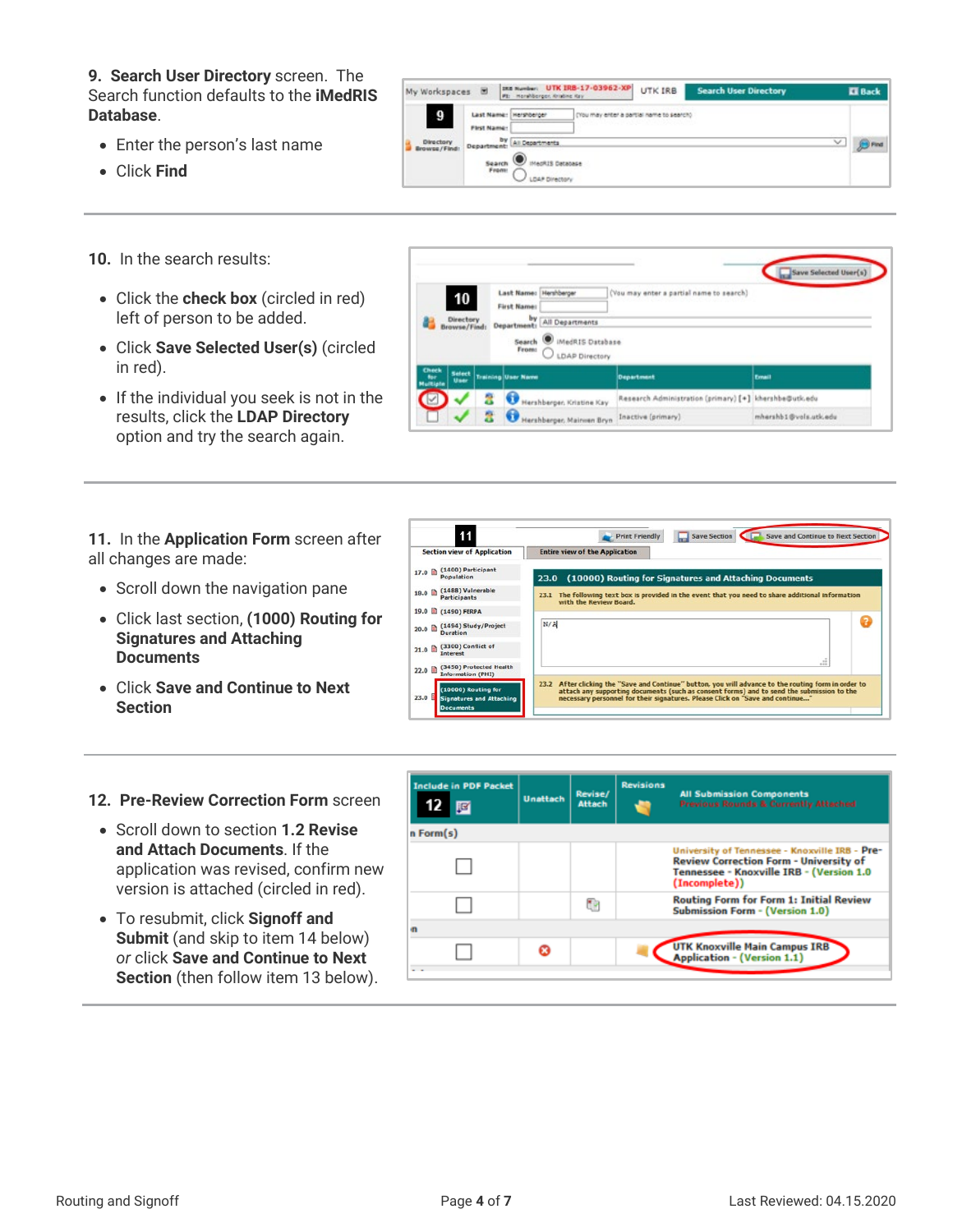### **22. Form Completed** screen

- The PI must click **Signoff and Submit** for new applications.
- Then users are routed to the **Setup Signoff Submission Routing** screen.

**TIP:** If study personnel other than an investigator completes the form, only the **Exit Form** button appears. The PI then must open the form and click **Signoff and Submit**.

### Print Friendly Signoff and Submit  $13$ Entire view of the Form Form has been Completed! Instruction of Form has Been Completed Screen **X** Exit Form Signoff and Subn

# **Assign Required Individuals for Routing and Signoff**



### **15. Select Key Personnel for Routing and Signoff** section (blue arrow)

- Click check boxes under **Include in signoff** column (red arrow) for:
	- $\circ$  PI
	- o All Co-PIs
	- o All Co/Sub-Investigators
	- o Faculty advisor (if student PI)
- Click **Save and Continue** (circled in red).

### **16. Additional Personnel Required for Routing and Signoff** section (blue arrow)

- Click check boxes under **Include in signoff** column (red arrow) for:
	- o PI's Department Review Chair
	- o PI's Department Chair
- **Order column** is the order these individuals receive the application package after key personnel signoff (**Step 13** above).
	- o Enter **1** for Dept. Review Chair o Enter **2** for Dept. Chair/Head
- Click **Save and Continue**.

| My Workspaces               | Project Assistant<br>15<br>Select the Key Personnel required for routing and signoff                         | <b>Setup Signoff Submission Routing</b> | <b>Planck</b><br>Return to Previous Screen<br><b>Save and Continue</b>  |
|-----------------------------|--------------------------------------------------------------------------------------------------------------|-----------------------------------------|-------------------------------------------------------------------------|
| Include in<br><b>Bongia</b> | Check the boxes next to the names of the personnel required for routing and signoff.<br><b>Approved Name</b> | Role                                    | <b>Screen Instructions:</b><br>This screen enables the selection of key |
|                             | Kristine Kay Hershberger                                                                                     | Principal Investigator                  | project personnel required to review this<br>form.                      |
| ⊻                           | Gina Owens, Ph.D.                                                                                            | Co-Investigator                         | Check the boxes next to the names of                                    |
| ▽                           | Sarah Pruett                                                                                                 | Faculty Advisor                         | the personnel required for routing and<br>signoff.                      |
| $\overline{\check{}}$       | Jennifer Marie Engle                                                                                         | Sub-Investigator                        |                                                                         |
|                             | Renee Smith                                                                                                  | Research Assistant                      |                                                                         |
| ✓                           | Jennifer Dunn                                                                                                | $C_0$ . $P_1$                           |                                                                         |

|            |       | Select the additional personnel required for routing and signoff<br>heck the boxes next to the names of the personnel required for routing and signoff. |                                                                                                                                          |
|------------|-------|---------------------------------------------------------------------------------------------------------------------------------------------------------|------------------------------------------------------------------------------------------------------------------------------------------|
| <b>THE</b> | Order | <b>Approved Name/Role</b>                                                                                                                               | <b>Screen Instructions:</b><br>This screen enables the selection of                                                                      |
|            |       | Diana Carr                                                                                                                                              | personnel required to review this<br>form and the routing order before<br>submission.                                                    |
|            | 12    | Department Review Chair<br>$\sim$<br>Dr. Tami Hodges Wyatt                                                                                              | - Person(s) designated as<br>Department reviewers on your<br>application are listed on the 'Select<br>required personnel' section to the |
|            |       | Department Chair<br>$\sim$                                                                                                                              | left of these instructions.<br><b>Adding Reviewers:</b>                                                                                  |

If an individual who is required for this screen is missing, click the **Add Signoff** button circled in red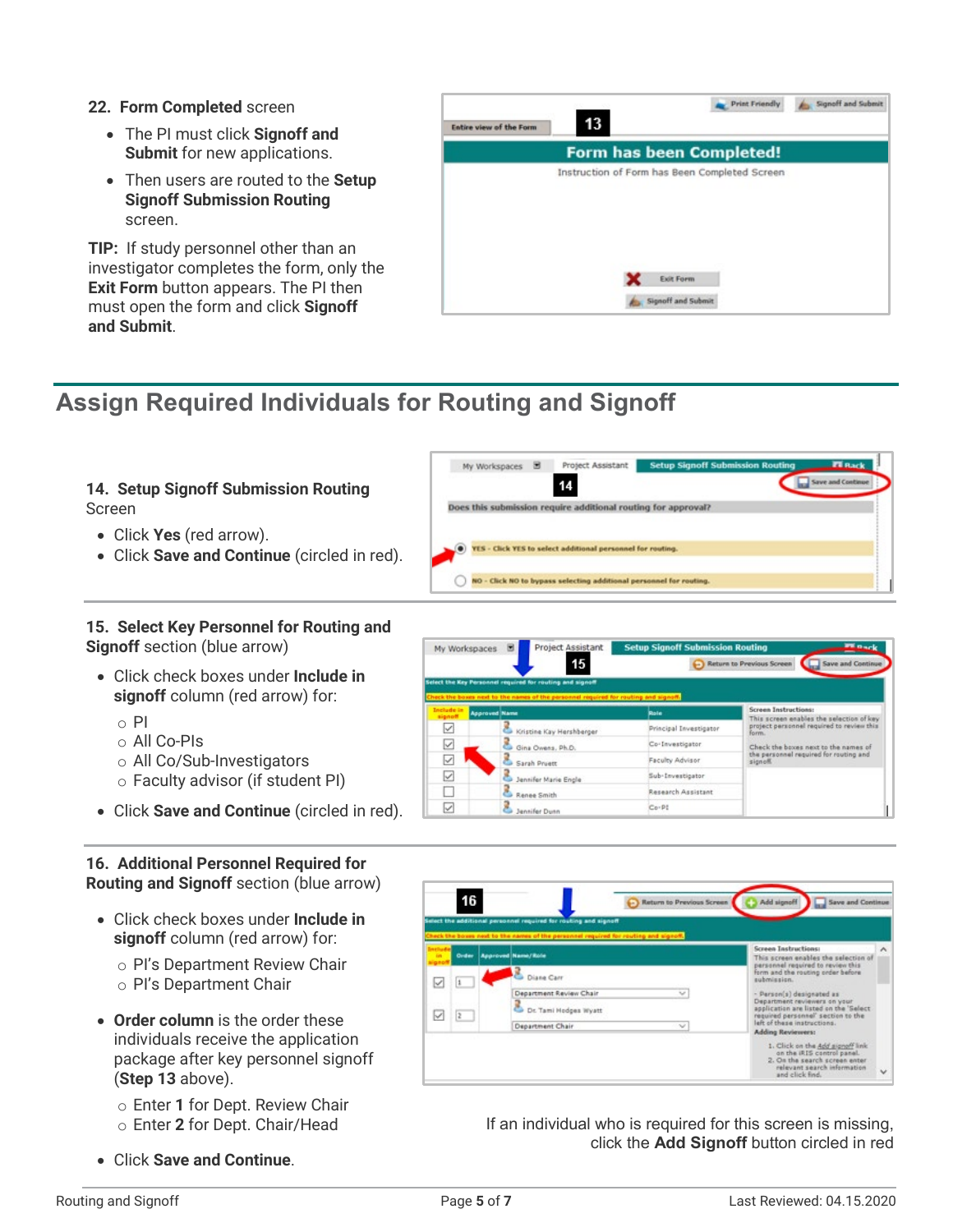### **17. Routing Confirmation** section header (blue arrow).

All the individuals required to signoff should be listed here. If not, add those missing individuals via the **Click here** buttons (outlined in red).

If all required individuals are listed, and the routing order (red arrow) is correct:

- Click **Yes** in the far right column (green arrow).
- Click **Save and Continue**.



| My Workspaces                                                                                                        | ◛                         | <b>Project Assistant</b>                                      | <b>Submission Routing</b><br><b>Signoff</b>                               | <b>ET</b> Back       |
|----------------------------------------------------------------------------------------------------------------------|---------------------------|---------------------------------------------------------------|---------------------------------------------------------------------------|----------------------|
| 18                                                                                                                   |                           |                                                               |                                                                           | <b>Save Signoff</b>  |
| Submission Reference 7 18471                                                                                         |                           | <b>Project Title: iMedRIS Form Development for Production</b> |                                                                           |                      |
| <b>Number:</b>                                                                                                       | Include                   |                                                               |                                                                           | Printable<br>Version |
|                                                                                                                      | îñ<br><b>PDF Packet</b>   | <b>Submission Component Name - Version</b>                    |                                                                           |                      |
|                                                                                                                      | <b>Submission Form(s)</b> |                                                               |                                                                           |                      |
|                                                                                                                      |                           | (Version 1.0)                                                 | Pre-Review Correction Form - University of Tennessee - Knoxville IRB -    |                      |
|                                                                                                                      |                           |                                                               | Routing Form for Form 1: Initial Review Submission Form - (Version 1.0)   |                      |
|                                                                                                                      | <b>Application</b>        |                                                               |                                                                           |                      |
| <b>Submission Form(s):</b>                                                                                           |                           |                                                               | UTK Knoxville Main Campus IRB Application - (Version 1.1)                 |                      |
|                                                                                                                      | Document(s)               |                                                               |                                                                           |                      |
|                                                                                                                      |                           |                                                               | Miscellaneous Corrections to IRB Application - 11.29.2018 - (Version 1.0) |                      |
|                                                                                                                      | Category: -- none--       |                                                               |                                                                           |                      |
|                                                                                                                      |                           | (Version 1.2)                                                 | Pop-up Windows - Consent Document Add - Project Document Add -            |                      |
|                                                                                                                      |                           | 468 Funding - (Version 1.2)                                   |                                                                           |                      |
|                                                                                                                      |                           | 1600 Recruitment - (Version 1.2)                              |                                                                           |                      |
|                                                                                                                      |                           | 2000 Risks and Benefits - (Version 1.2)                       |                                                                           |                      |
|                                                                                                                      |                           |                                                               | 2800 Privacy and Confidentiality - (Version 1.2)                          |                      |
| <b>Kristine Kay</b><br>Hershberger as<br><b>Principal Investigator</b><br>do you Approve or<br>Deny this submission? | <b>Approve</b>            | Deny                                                          | 20                                                                        |                      |
|                                                                                                                      |                           |                                                               | <b>Save Signoff</b>                                                       |                      |

### **18. Submission Routing Signoff**

If you are an investigator on the study, this screen will appear and show all documents included in the submission package.

- **View a document** by clicking on it
- **Print documents** as a PDF
	- o Check the box next to each document you want to print.
	- o Click **Printable Version** (blue arrow)

### **19.** Click **Approve** (red arrow)

**20.** Click **Save Signoff** (circled in red)

The submission package will now be routed to all individuals required for routing and signoff. After all signoffs are completed, the submission package will be routed to the IRB.

Click [here](#page-0-0) to return to beginning of document.